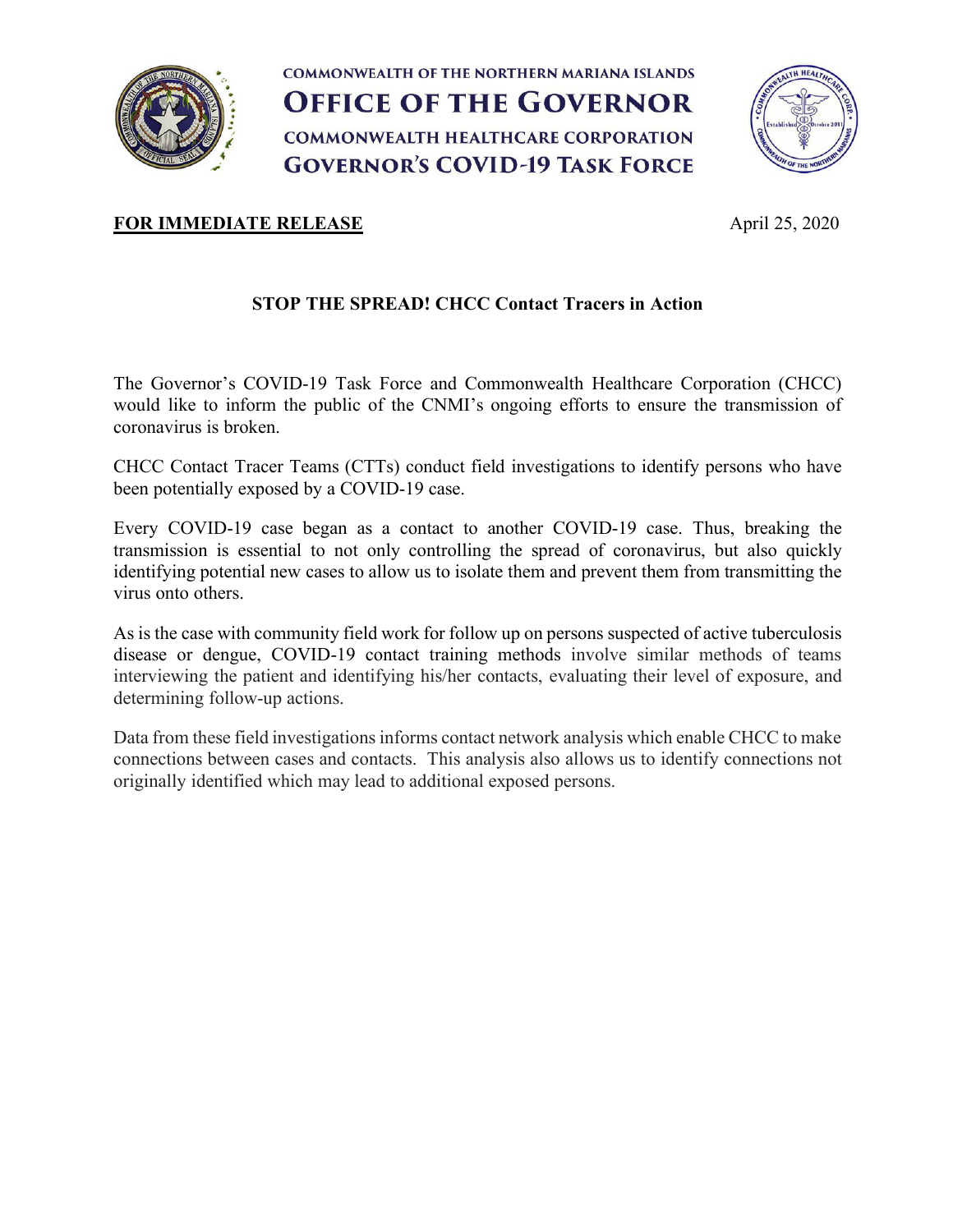**Figure 1:** Example of contact network analysis

The graphic below depicts three (3) cases (triangle/red), with identified contacts (circle/blue), and their exposure pathways. The yellow triangle overlapping the circle represents a contact who, after being identified through contract tracing, was confirmed as a new case. Thus, there are 4 total cases identified on the graphic.



In order for the CHCC CTTs to be successful in their effort to identify all possible exposed persons, it is vitally important that community members are forthright with CTT questions. Holding back information only delays our investigative efforts, potentially contributing to missed opportunities to break the transmission. As a security measure, we remind community members, who may be questioned by our CTTs, to request these staff to present their CHCC and COVID-19 taskforce identifications. The focus of CTTs questionnaire is to identify exposure connections to break the transmission of the virus (CTTs are not concerned with your ethnicity, citizenship, nor immigration status). CTTs are trained in all aspects of patient data confidentiality and privacy.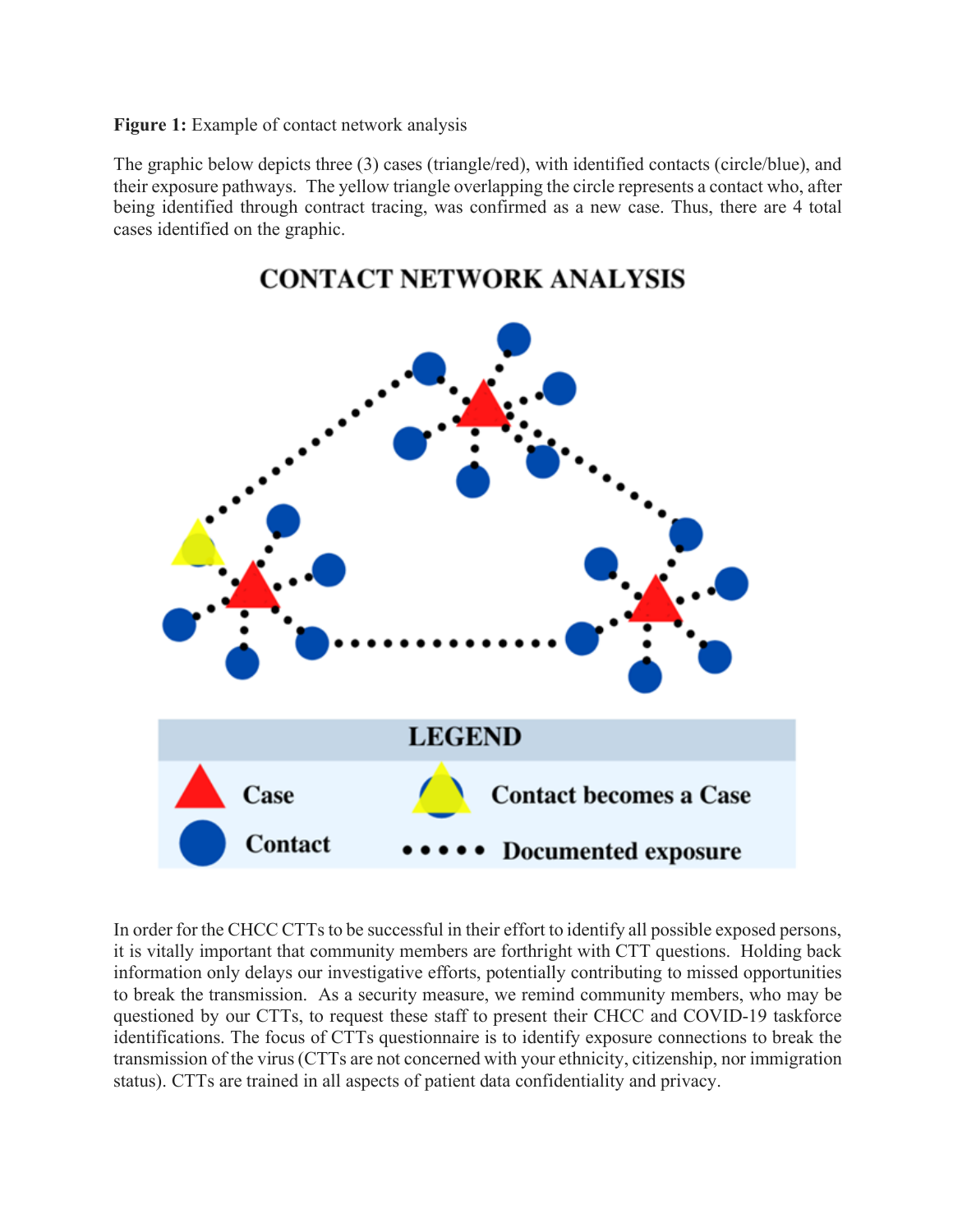



## **STAY AT HOME, STOP THE SPREAD**

The Governor's COVID-19 Task Force and CHCC continue to encourage residents within the Marianas to practice social distancing, which means avoiding close contact with people in order to avoid catching the virus yourself and to avoid passing it on to others.

- Stay home as much as possible. Avoid unnecessary travel or public places.
- Avoid social gatherings in groups of more than 10.
- Pick up food through drive-thru, take-out, or delivery options.
- Only one healthy adult from the household should run necessary errands, such as getting groceries or picking up medications. Leave children, elderly, and other vulnerable people at home as much as possible. When returning home from an errand, wash your hands before doing anything else.
- Older adults and people with chronic medical conditions are at higher risk of getting very sick from this illness. People at high risk should stay at home as much as possible.
- Create a household plan of action https://www.cdc.gov/coronavirus/2019ncov/prepare/checklist-household-ready.html
- Ensure a 30-day supply of all medicines.